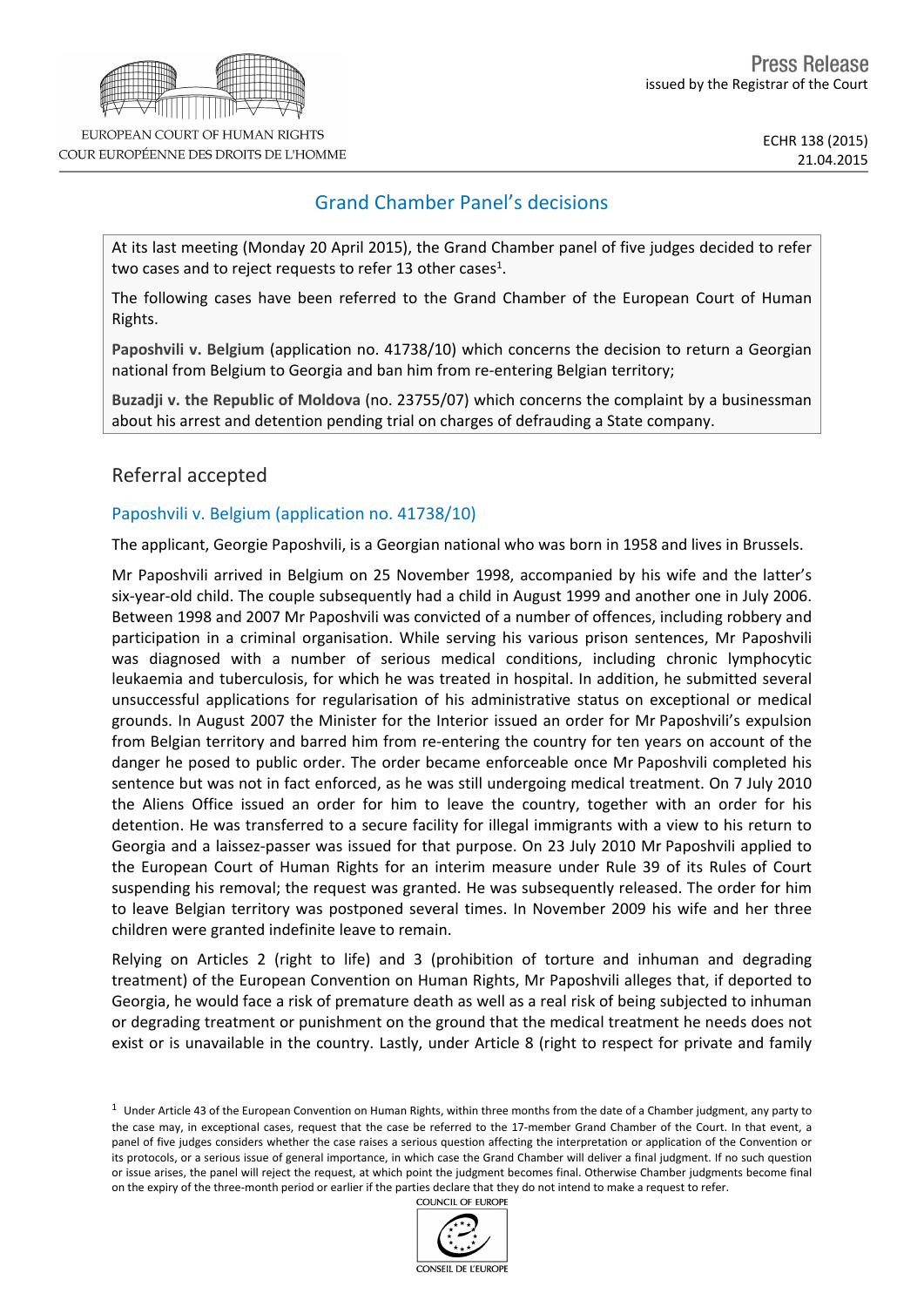life), he complains that his return to Georgia and exclusion from Belgium for 10 years would result in separation from the rest of his family, who have been granted leave to remain in Belgium.

In its Chamber [judgment](http://hudoc.echr.coe.int/sites/eng/pages/search.aspx?i=001-142425) of 17 April 2014, the Court found that there would be no violation of Articles 2 or 3 in the event of Mr Paposhvili's deportation to Georgia. The Court further found that there had been no violation of Article 8. Having regard, in particular, to the nature and seriousness of the offences committed by Mr Paposhvili, and the fact that the link with his country of origin had not been broken, the Court was of the opinion that the Belgian authorities, by refusing him leave to remain, had not attached disproportionate weight to the public interest in relation to the applicant's rights.

The Court decided to maintain the interim measure (Rule 39 of the Rules of Court) indicated on 23 July 2010 to the effect that Mr Paposhvili should not be deported until the judgment became final or a new decision was given.

On 20 April 2015 the case was referred to the Grand Chamber at the request of the applicant.

#### Buzadji v. the Republic of Moldova (no. 23755/07)

The applicant, Petru Buzadji, is a Moldovan national who was born in 1947 and lives in Comrat (the Republic of Moldova).

Mr Buzadji, a businessman, was arrested in May 2007 and formally charged with defrauding a State company of which he was the director. He was placed in detention pending trial given the gravity of the charges against him, the complexity of the case and a risk of collusion. This detention was then extended on a number of occasions, for essentially the same reasons, until July 2007 when the national courts accepted Mr Buzadji's request to be placed under house arrest. He remained under house arrest until March 2008 when he was released on bail, the courts finding that he had been in detention and under house arrest for over ten months in total without breaching any of the restrictions imposed on him.

Relying in particular on Article 5 §§ 1 and 3 (right to liberty and security / entitlement to trial within a reasonable time or to release pending trial) of the Convention, Mr Buzadji alleges that his arrest was unlawful and that the courts did not give relevant and sufficient reasons for his ensuing detention pending trial for ten months. He notably complains that the courts, when dismissing his requests for release, did not take into consideration the fact that he was a well-known businessman with a family and had never obstructed the relevant investigation in any way, always appearing before the authorities whenever summoned.

In its Chamber [judgment](http://hudoc.echr.coe.int/sites/eng/pages/search.aspx?i=001-148659) of 16 December 2014, the Court held, by four votes to three, that there had been a violation of Article 5 § 3 of the Convention owing to the insufficient reasons given by the domestic courts in extending the applicant's detention pending trial and subsequently his house arrest.

On 20 April 2015 the case was referred to the Grand Chamber at the request of the Moldovan Government.

### Requests for referral rejected

Judgments in the following 13 cases are now final<sup>2</sup>.

#### Requests for referral submitted by the applicants

**Anthony Aquilina v. Malta** (no. 3851/12), [judgment](http://hudoc.echr.coe.int/sites/eng-press/pages/search.aspx?i=003-4961016-6078753) of 11 December 2014

<sup>2</sup> Under Article 44 § 2 (c) of the European Convention on Human Rights, the judgment of a Chamber becomes final when the panel of the Grand Chamber rejects the request to refer under Article 43.